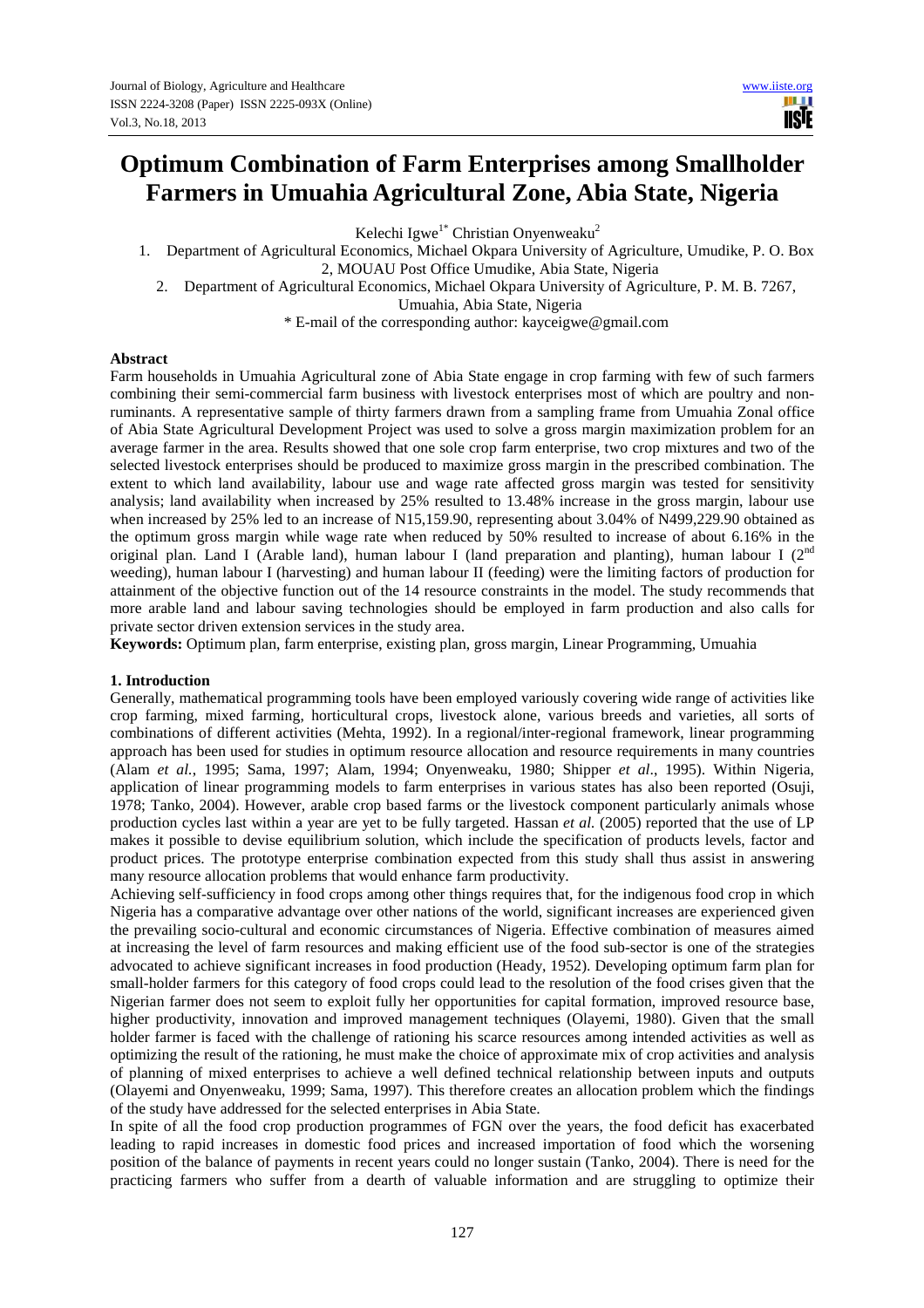objective function subject to their resource constraints given a complex mixture of many variables to be planed for (Igwe *et al*., 2013). To this end, the determination of the optimum cropping plan and selected livestock enterprises would be helpful. Given the resource restraints and possible alternative combinations to choose from how best to allocate resources to optimize gross returns to achieve the highest possible returns would be determined by the status of the factors of production. By either increasing or decreasing any of the resources the optimum mix of the activities and value of the programme could be evaluated when the nature of the competition of the activities in entering the plan or otherwise is established. Farm planning decisions would be made when the optimum plan is compared with the existing crop-livestock farm plans for the respondents.

## **2. Methodology**

## **2.1 Study Area**

Abia State has about thirty eight (38) blocks, two hundred and twenty eight (228) circles and one thousand, eight hundred and twenty four contact farmers, with each farm family consisting of about 5-10 members who are mainly small-scaled farmers (Oriaku, 2008). There are three agricultural zones in the State. Because of nature of data and nearness to the researcher, Umuahia Agricultural zone was chosen as the study Area. Umuahia zone is made up of Umuahia North, Umuahia South, Ikwuano, Isiala Ngwa North, Isiala Ngwa South and Osisioma Local Government Areas (Oriaku, 2008). There is no striking variation in the climate of all the Local Governments within the zone.

Within the rural communities of the zone just as it is in Ohafia zone, the male youths engage in off-farm activities such as 'Okada' riding, the middle-aged who do not fancy that engage in hunting while petty trading is predominant among the women folks, who major in foodstuffs and fruits (Igwe *et al*., 2013). The Umuahia Main Market and the Industrial Market Ahiaeke are two major markets that impart on the economy of the Zone. Mixed crop agriculture is characteristic of the agriculture of farm households within the agricultural zones of Abia State (Igwe *et al.*, 2011).

## **2.2 Sampling Procedure**

This study aimed at examining the optimization of selected farm enterprises employed LP model. Data were collected from a sample size of 30 respondents accomplished by a multi-stage sampling technique. This first stage was choosing Umuahia zone. The second stage involved listing all the blocks in the zone and randomly selecting a block. The third stage involved the circle level, whereby three circles were selected from the chosen block. This gave a total of three circles. The fourth stage involved selecting a village (farming community) from each of the three circles.

The farm household which is made up the man, his wife and other dependents was the primary unit from which data used for the study were collected. Ten potential farmers were identified with the assistance of the village heads and the extension agents in each of the three villages namely Umugbalu, Amawom, and Amaoba, so chosen. A total of thirty respondents who engage in crop farming and may combine arable crop farming with poultry, piggery or fisheries production enterprises assumed to be the major livestock enterprises undertaken in the study area were interviewed for the study. A list of these farmers derived from the Agricultural extension officer in the zone constituted the sampling frame for the farmers.

# **2.3 Analytical Technique**

Linear programming and Descriptive statistics were used in the analysis of the data. The linear programming model that developed a prototype optimum enterprise combination pattern for sole crop and crop mixes as well as for the selected livestock mixes that maximize gross margin of crop farms and animal farms together in the study was employed. The linear programming problems are usually characterized by the large number of solutions that satisfy the basic conditions of each problem and the selection of a particular solution as the best solution to a problem depending on the overall objective that is implied in the statement of the problem (Igwe, 2012).

The objective function set for the study for the crop and livestock enterprises was to maximize the return over variable cost (gross margin), where the return represented the product term of average yield of enterprise and its unit price patterned following Igwe and Onyenweaku (2013) which derived its inspiration from Osuji (1978) and Uddin *et al.,* (1994) with modification that involved incorporation of the livestock enterprises. In order to maintain uniformity, the output prices were taken as the harvest price and input prices as the actual market prices at the time of application of inputs following Alam *et al*. (1995) and Tanko (2004).

The general deterministic LP model of the study is a gross margin maximization model designed to find out the optimum solutions. Following Igwe *et al*. (2013) the model is specified mathematically as:

$$
\begin{matrix} m \\ m \end{matrix}
$$

$$
\text{Maximize } Z = \sum_{j=1} P_j X_j - \sum_{i=1} \sum_{j=1} C_{ij} X_{ij} \ \dots \ 1
$$

Subject to: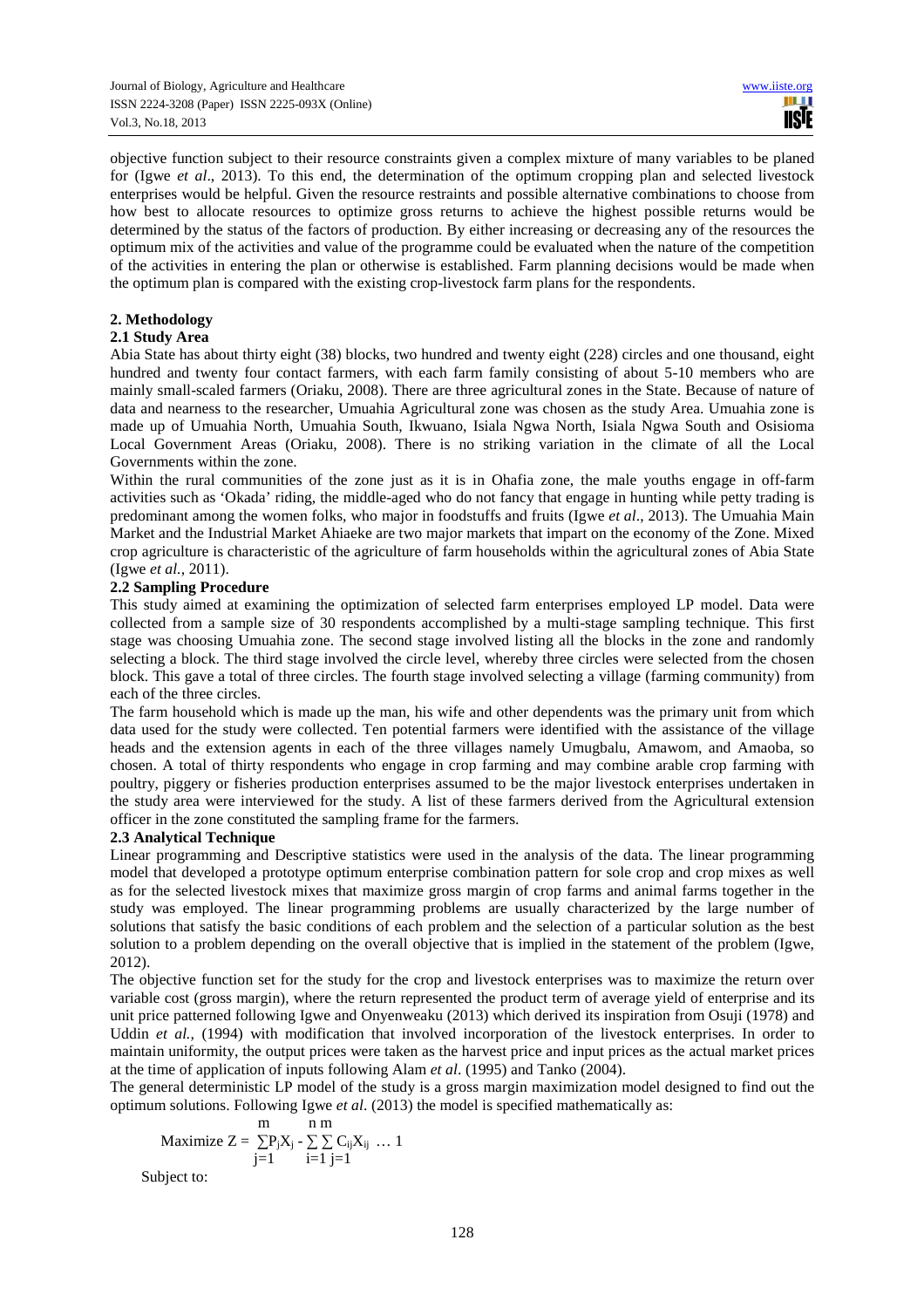$$
\overbrace{\text{www.ijste.org}}^{\text{www.ijste.org}}
$$

 n  $\sum a_{ij} X_j \leq b_i ... 2$  $j=1$  $X_i \geq 0$  ... 3

Which implies that all decision variables must be non-negative  $\sum f_k X_i \geq F_{i c}(\min)$  (minimum subsistence farm-family tuber/cereal crop requirement) ... 4  $\Sigma_{f_k}$  $\tilde{X}_i$  >  $F_{i_0}$ (min) (minimum subsistence farm-family protein requirement) ... 5 Where:  $i = 1, 2,...m$ ;  $j = 1, 2, ... n$ 

 $Z =$  Gross margin of total output,  $X_j =$  Decision variable, for instance the number of hectares the farmer devoted to the production of a crop or a combination of crops or a combination of crops or livestock capacities produced by farm,  $P_j$  = The gross value per hectare of the jth activity be it crop or per livestock capacity for livestock enterprises,  $C_{ij}$  = Cost per unit of ith input used in the production of the jth activity,  $X_{ij}$  = Quantity of ith input in jth activity,  $a_{ii}$  = the amount "a" of the resource "i" used in the production of one unit of "j", b = level of available resources,  $b_i$  = the level ''b'' at which resources ''i'' is available, m = number of activities in the programme,  $f_k$  = food production in tons/hectare of  $k<sup>th</sup>$  tuber/cereal activity,  $f_{kc}$  = livestock production in tons per livestock capacity of kc<sup>th</sup> protein activity,  $F_{ic(min)} =$  Minimum quantity of tuber/cereal crops required by the farm family per annum in tons (ic=1,2,3...n) and  $F_{ia}(min) =$  Minimum quantity of protein required by farm family per annum in tons (ia  $= 1, 2, 3,...n$ )

# **2.4 Resource Restrictions in the Model**

Land, labour input, minimum tuber/cereal crop requirement and minimum protein requirement in terms of livestock products were incorporated in the model. The minimum requirement accounts for the crops or livestock needed to fulfil home consumption required by subsistence farmers who are less market oriented. This assumption is inconsonance with Alam *et al*. (1995), who affirmed that family food supply is a possible constraint in farm planning. On land constraint, all the farmers are assumed to be operating rain fed agriculture at variance with Alam *et al*. (1995) and Tanko (2004).

### **2.4.1 Land and Livestock Capacities**

Only one type of land restriction was classified for crops. For the livestock enterprises, livestock capacities were used as proxy to define size of farm. The other restrictions in the model included particularly for the selected livestock enterprises were that each poultry enterprise be it broiler or layers was fixed at a capacity of 500 birds; egg production was fixed at a capacity of 1000 crates; pig enterprise was limited to a capacity of 15 pigs; and the fish enterprise limited to a capacity of 1000 fish. These classifications were in consonance with those of Igwe and Onyenweaku (2013) and Igwe *et al*., (2013).

### **2.4.2 Labour Activities**

Labour input was classified as human labour across enterprises. Labour activities were not separated into family and hired labour but were treated together. However, labour was classified into two broad classes accounting for crops and livestock enterprises assumed to be grouped into four periods in each class respectively.

The first labour category was defined for crops as human labour requirement 1 defined thus: Land preparation and planting (abbreviated HLa1 LPP); First weeding (abbreviated HLa1 1<sup>st</sup> weeding); Second weeding (abbreviated HLa1 2<sup>nd</sup> weeding); Crop Harvesting (abbreviated HLa1 CHarvesting)

Wage rate which is the remuneration per man-day made to labour in cash and in kind was determined by taking the mean for the number of observations. In line with convention, one man-day corresponds to 8 working hours.

The second labour category was defined for livestock as human labour requirement 2 defined as Livestock Feeding (abbreviated HLa11 Feeding), Cleaning (abbreviated HLa11 Cleaning), Sorting (abbreviated HLa11 Sorting) and Harvesting (abbreviated HLa11 Harvesting)

Wage rates differed in both human labour categories according to periods as well as nature of farm operations. It was observed that for the crop enterprise category, wage was highest during land preparation and planting relative to other periods while sorting and harvesting had higher wage rates for the livestock category relative to feeding and cleaning. Irrespective of livestock capacities the mean wage rates were determined based on the number of observations.

# **2.4.3 Capital**

Given that the respondents generally were small scale farmers who were peasants or at best semi-commercial and who did not finance their farm business by formal capital borrowing, no provision was made for capital borrowing in the model. The level of capital available to the farmers was constrained to the amount used in buying seeds, other material inputs and as well as paying for labour when need arises. Given that labour expenses and other costs of production have been taken care of in the model, the issue of capital was not considered in the model. Capital thus included working capital required in meeting day to day farm or production expenses such as purchasing of seeds, and other agronomic inputs such as fertilizers, manures and insecticides. The farmers relied on proceeds from previous harvests and were involved in other off farm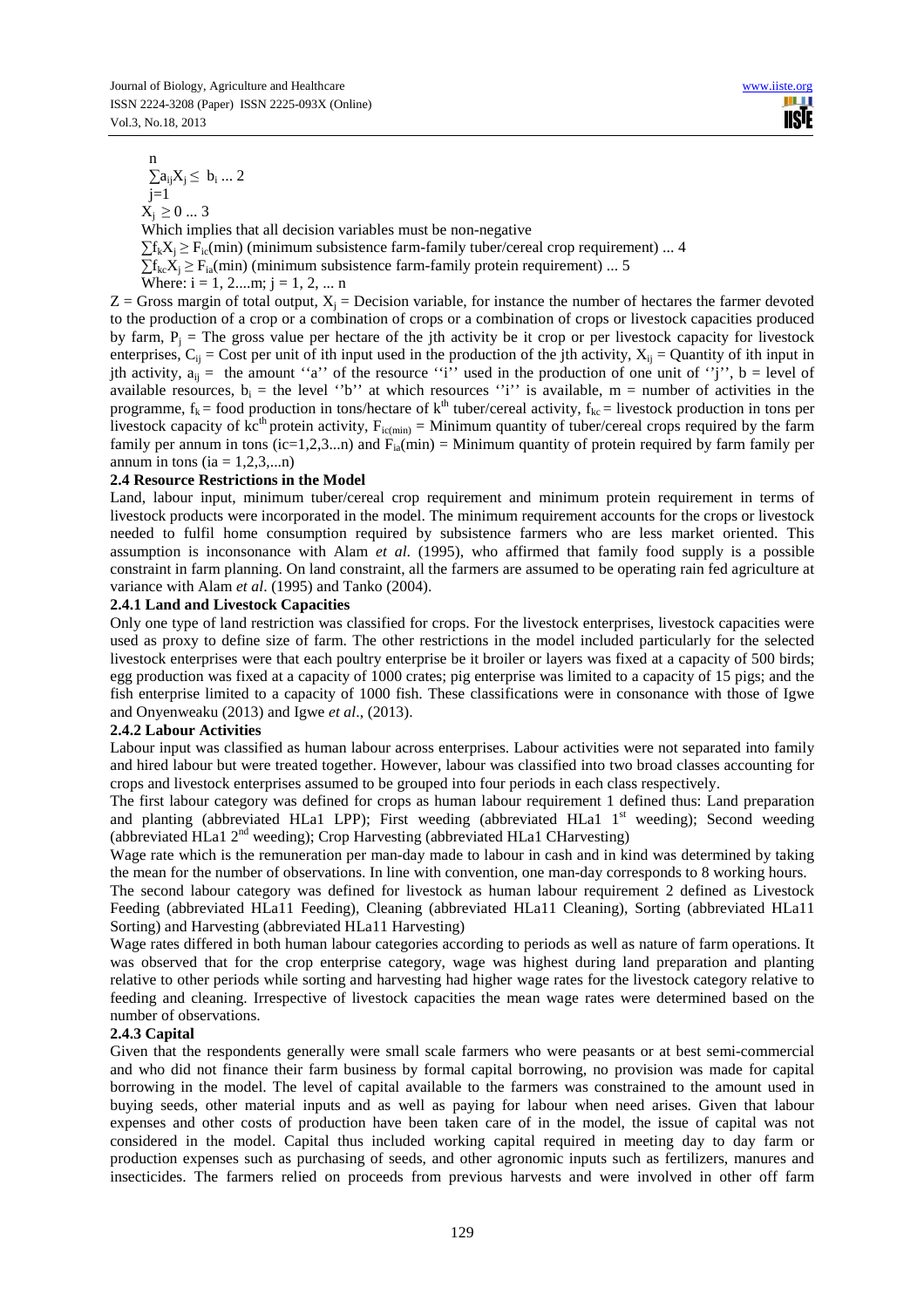activities which made it possible for them to meet their capital need in their small scale farming activities as observed in related studies (Igwe *et al*. 2013).

### **3. Results and Discussion**

# **3.1 Socio-economic Characteristics of Respondents**

The summary of the socio-economic characteristics is presented in Table 1.

**Table 1: Summary of Descriptive Statistics of Some Selected Socioeconomic Characteristics of Respondents in Umuahia Zone** 

| <b>Variable</b>       | <b>Sample Size</b> | <b>Minimum</b> | <b>Maximum</b> | Mean      | <b>Standard Deviation</b> |
|-----------------------|--------------------|----------------|----------------|-----------|---------------------------|
| Age                   | 30                 | 20.00          | 70.00          | 54.23     | 11.74                     |
| <b>Sex</b>            | 30                 | 0.00           | 1.00           | 0.87      | 0.35                      |
| <b>Marital Status</b> | 30                 | 0.00           | 1.00           | 1.00      | 0.26                      |
| Education             | 30                 | 0.00           | 22.00          | 10.60     | 5.16                      |
| Experience            | 30                 | 10.00          | 45.00          | 29.47     | 12.25                     |
| Household Size        | 30                 | 1.00           | 10.00          | 5.87      | 3.16                      |
| Off-Farm Income       | 30                 | 25,000.00      | 750,000.00     | 78,020.00 | $1.44E+10$                |
|                       |                    |                |                |           |                           |

**Source:** Field Survey, 2009/2010

The study showed that the mean age was 54 years for Umuahia. This was less than the mean age for the same categories of farmers in Aba Agricultural zone (Igwe *et al*., 2013). Agricultural work in the study area not being mechanized is labour intensive as in all the zones in Abia State (Igwe and Onyenweaku, 2013; Igwe et al., 2013). Therefore, it is expected that the farmers within this age can readily provide a lot of physical strength required for farm work. Age is expected to determine the ability of a farmer to bear risks associated with farm work. To this, Nwaru, (2004) insisted that the ability of a farmer to not only bear risk and be innovative but also, able to do manual work decreases with age. This does not mean that more youths in the area do not need to be motivated to take up agriculture to stabilize this age gap.

For the selected enterprises, the males were more into agriculture than their female counterparts in the three agricultural zones. This agrees with the findings of Olaleye (2000), that small-scale farming are being carried out mostly by males while the females involve in light farm operations such as processing, harvesting and marketing. The customs on land holding also naturally make men the legitimate landowners except where the household is headed by females (Igwe, 2012).

However, in the opinion of Kebede (2001), women appear to be more efficient than the men when it comes to frequent supervision and follow up of farm activities on the farm. An average farmer in the area can be said to be relatively literate. This trend has been observed in the generality of the farming communities in the State (Igwe *et al*., 2013). This contradicts the general view that majority of the farmers are still uneducated. Exposure to education serves as a catalyst or elixir that activates the engine of growth through efficient information acquisition and usage enhances farmers' use of improved technology and increased productivity (Amaza and Olayemi, 2000; Igwe, 2012).

The mean farming experience of the sampled farmers was 29 years. Nwaru (2004) reported that farmers count more on their experience than educational attainment in order to increase their productivity. However, Kebede (2001) opined that age could be used as a proxy for experience; a thought which Igwe (2012) has maintained should question the continued use of both variables in most regression analysis among certain researchers of the developing economies extraction and has called for a paradigm shift in econometric analysis and modelling. The mean household size of farmers in the study area was 6. Larger household size is believed to enhance the availability of family labour since it reduces labour cost in agricultural production (.Effiong, 2005). However, Okike (2000) reported that labour availability through large household sizes may not be a guarantee for increased efficiency, particularly where majority of the household members are little children. For such a situation, family labour may be underutilized given the small – scale nature of food production activities. This explained why labour use in the optimum was lower than in the existing plan.

The mean off-farm income for the sampled farmers in the study area was N78,020.00. This implies that given the average farm holding, the sampled farmers relatively have the wherewithal to support their agricultural activities in spite of the almost absence of formal capital borrowing.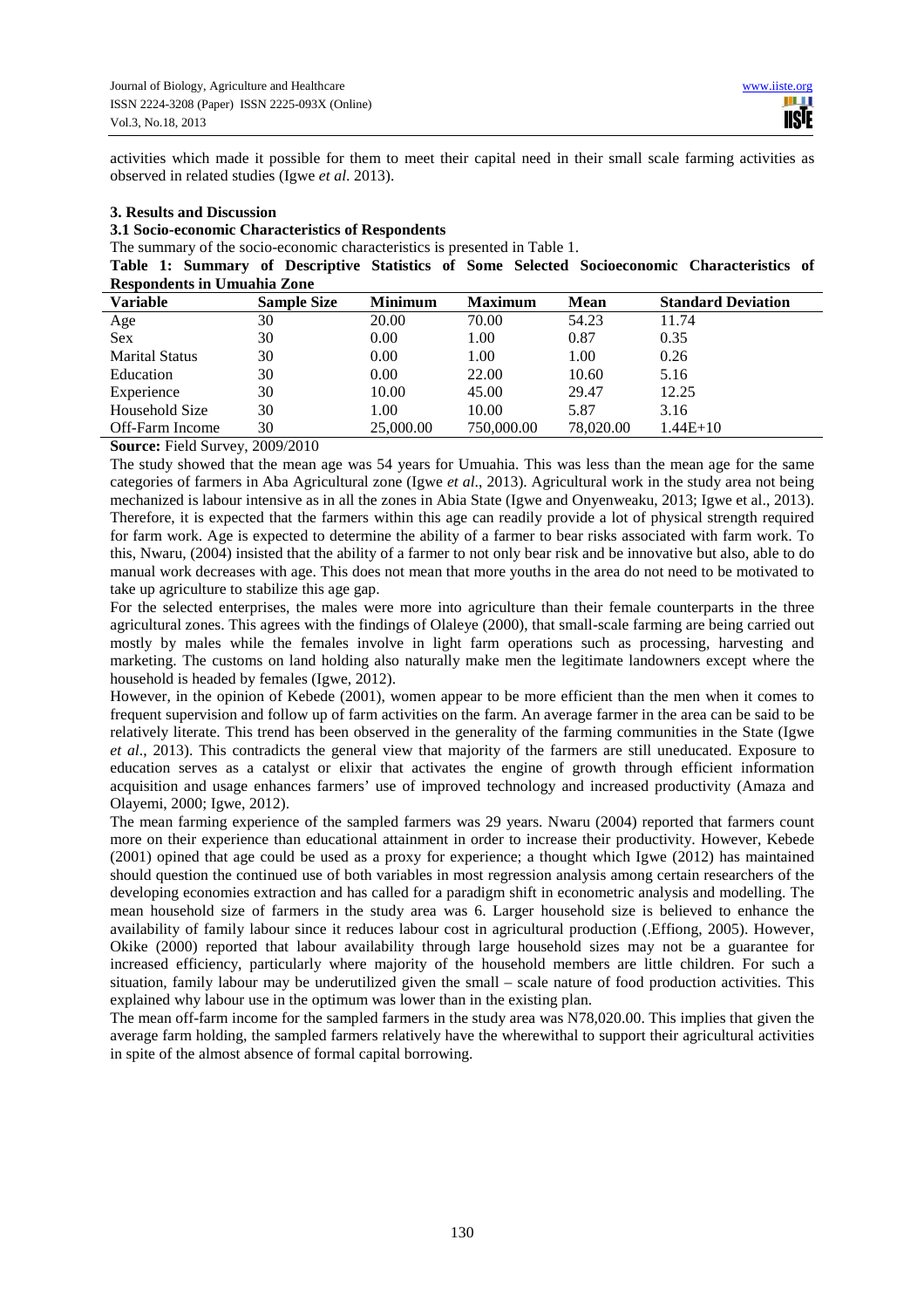# **3.2 Land holdings of Farmers in the Study Area**

The farm size of the respondents as it relates their arable farm holdings is presented in Table 2.

|  |  |  | Table 2: Frequency Distribution of Farmers According to the Farm size in Umuahia Agricultural Zone |
|--|--|--|----------------------------------------------------------------------------------------------------|
|--|--|--|----------------------------------------------------------------------------------------------------|

| Range                     | <b>Frequency</b> | Percentage |
|---------------------------|------------------|------------|
| $0.13 - 0.27$             | Q                | 30.00      |
| $0.28 - 9.42$             |                  | 23.33      |
| $0.43 - 0.57$             | 8                | 26.67      |
| $0.58 - 0.72$             | 6                | 20.00      |
| <b>Total</b>              | 30               | 100        |
| <b>Mean</b>               | 0.43             |            |
| <b>Standard Deviation</b> | 0.17             |            |

**Source;** Field Survey Data, 2009/2010

For all the sampled farmers in Umuahia, no farmer had a farm holding of more than a hectare of farm land devoted to arable crop farming while about 30% of the farmers had about 0.27 hectares or less and only 20% had between 0.50 and 0.72 hectares.

## **3.3 Crop and Livestock Yields and Value of Yield per Hectare and per Livestock capacities**

The yields of crops produced both as sole and as mixtures and their value of the yields as well as those of the selected livestock mainly non-ruminants and poultry combined by some of the arable crop farmers are presented in Table 3 Umuahia agricultural zone.

| Table 3: Yield, Value of Output and Farm Prices of Some Selected Arable Crops and Animal Produce for |
|------------------------------------------------------------------------------------------------------|
| Umuahia Agricultural Zone, Abia State                                                                |
| $\blacksquare$                                                                                       |

| <b>Enterprise</b>          |                     |              |               |              |
|----------------------------|---------------------|--------------|---------------|--------------|
| <b>Crop</b>                | Yield (tons per ha) | Price per kg | Price per ton | <b>Value</b> |
| Yam                        |                     |              |               |              |
| Yam                        | 1.3429              | 194.38       | 194,380.00    | 261,032.90   |
| Cassava/Maize              |                     |              |               |              |
| Cassava                    | 7.3378              | 30.00        | 30,000.00     | 220,134.00   |
| Maize                      | 4.0319              | 86.26        | 86.260.00     | 220,134.00   |
| Cassava/Yam                |                     |              |               |              |
| Cassava                    | 7.5219              | 28.72        | 28,720.00     | 216,028.97   |
| Yam                        | 0.6486              | 185.34       | 185,340.00    | 120,211.52   |
| Maize/Yam                  |                     |              |               |              |
| Maize                      | 4.068               | 86.96        | 4,068.10      | 16,549.03    |
| Yam                        | 0.6752              | 210.68       | 210,680.00    | 142,251.14   |
| Cassava/Melon              |                     |              |               |              |
| Cassava                    | 6.789               | 30.00        | 30,000.00     | 203,661.30   |
| Melon                      | 0.397               | 50.00        | 50,000.00     | 19,850.00    |
| Cassava/Maize/Yam          |                     |              |               |              |
| Cassava                    | 6.6054              | 22.45        | 22,450.00     | 148,291.23   |
| Maize                      | 1.575               | 86.93        | 86,930.00     | 136,914.75   |
| Yam                        | 0.436               | 194.34       | 194,340.00    | 84,732.24    |
| Cassava/Maize/Melon        |                     |              |               |              |
| Cassava                    | 6.290               | 30.00        | 30,000.00     | 188,701.80   |
| Maize                      | 2.968               | 86.75        | 86,750.00     | 257,474.74   |
| Melon                      | 0.06                | 50.00        | 50,000.00     | 3,000.00     |
| Cassava/Melon/Cocoyam      |                     |              |               |              |
| Cassava                    | 6.8085              | 29.98        | 29,980.00     | 204,118.83   |
| Melon                      | 0.40                | 50.72        | 50,720.00     | 20,228.00    |
| Cocoyam                    | 1.8674              | 56.00        | 56,000.00     | 104,574.40   |
| Cassava/Melon/Cowpea       |                     |              |               |              |
| Cassava                    | 3.457               | 48.92        | 48,920.00     | 169,131.22   |
| Melon                      | 0.2038              | 52.00        | 52,000.00     | 10,597.60    |
| Cowpea                     | 0.0252              | 200.00       | 200,000.00    | 5,040.00     |
| Cassava/Maize/Yam/Telferia |                     |              |               |              |
| Cassava                    | 5.875               | 30.00        | 30,000.00     | 176,253.00   |
| Maize                      | 2.4535              | 87.45        | 87,450.00     | 214,558.58   |
| Yam                        | 0.4419              | 194.36       | 194,364.21    | 85,889.54    |
| Telferia                   | 0.261               | 45.00        | 45,000.00     | 11,745.00    |
|                            |                     |              |               |              |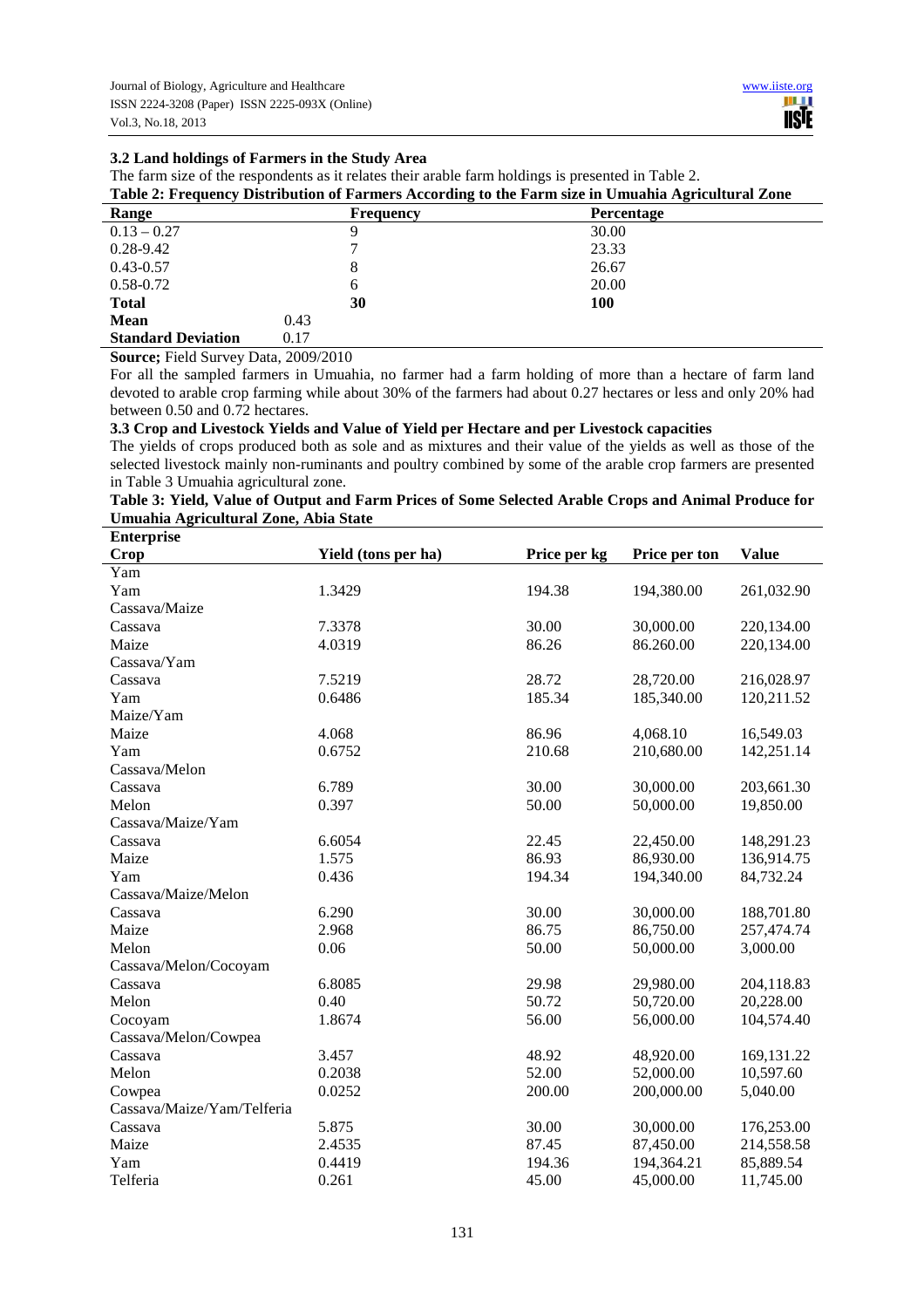**Livestock Enterprises** 

| LIVESTOCK Enterprises |                              |              |                      |              |
|-----------------------|------------------------------|--------------|----------------------|--------------|
| <b>Poultry</b>        | Yield (tons per 500 birds)   | Price per Kg | Price per ton        | Value        |
| Broiler I             | 1.34                         | 447.76       | 447,760.00           | 599,998.40   |
| Broiler II            | 1.725                        | 460.00       | 460,000.00           | 793,500.00   |
| Layers                | 0.99                         | 353.54       | 353,540.00           | 350,004.60   |
| Egg                   | Yield (tons per 1000 crates) | Price per Kg | Price per ton        | Value        |
| Egg                   | 0.82                         | 335.37       | 335, 365.85          | 275,000.00   |
| Fish                  | Yield (tons per 1000 fish)   | Price per Kg | <b>Price per ton</b> | <b>Value</b> |
| Fish I                | 0.85                         | 600.00       | 600,000.00           | 528,000.00   |
| Fish II               | 0.72                         | 615.00       | 615,000.00           | 442,800      |
| Pig                   | Yield (tons per 15 pigs)     | Price per Kg | Price per ton        | <b>Value</b> |
| Pig                   | 0.27                         | 671.11       | 671,110.00           | 181,199.70   |

**Source:** Field Survey, 2009/2010

# **3.4 Existing and Optimum Cropping/Enterprise Patterns in Umuahia Agricultural Zone**

The existing and optimum enterprise patterns in Umuahia agricultural zone for the sampled farmers are presented in Table 4.

# **Table 4: Existing and Optimum Cropping/Enterprise Pattern in Umuahia Agricultural Zone, Abia State, Nigeria**

| <b>Cropping/Enterprise pattern</b> |                                |              | <b>Existing plan (ha)</b> |                          | Optimum plan (ha) |  |
|------------------------------------|--------------------------------|--------------|---------------------------|--------------------------|-------------------|--|
|                                    |                                | Size of farm | Percentage                | Size of farm             | Percentage        |  |
| 1.                                 | Yam                            | 0.31         | 12.25                     | 0.72                     | 17.96             |  |
| 2.                                 | Cassava / Maize                | 0.25         | 9.88                      |                          |                   |  |
| 3.                                 | Cassava/Yam                    | 0.12         | 4.74                      | $\overline{\phantom{0}}$ |                   |  |
| 4.                                 | Maize/Yam                      | 0.14         | 5.53                      | 0.03                     | 0.75              |  |
| 5.                                 | Cassava/Melon                  | 0.22         | 8.70                      | $\overline{\phantom{a}}$ |                   |  |
| 6.                                 | Cassava/Melon/Yam              | 0.19         | 7.51                      |                          |                   |  |
| 7.                                 | Cassava/ Maize/ Melon          | 0.27         | 8.70                      |                          |                   |  |
| 8.                                 | Cassava/Melon/Cocoyam          | 0.64         | 25.30                     |                          |                   |  |
| 9.                                 | Cassava/Melon/Cowpea           | 0.21         | 8.30                      | 3.26                     | 81.30             |  |
|                                    | 10. Cassava/Maize/Yam/Telferia | 0.23         | 9.09                      |                          |                   |  |
| 11. Pig                            |                                | 0.19         | 100                       | 0.11                     | 100               |  |
|                                    | 12. Broilers 1 Jan-May         | 0.36         | 33.33                     |                          |                   |  |
|                                    | 13. Broilers 11 Aug-Dec        | 0.28         | 25.93                     | 0.02                     | 5.13              |  |
|                                    | 14. Layers/Egg- Jan-Dec        | 0.14         | 40.74                     | 0.37                     | 94.87             |  |
|                                    | 15. Fish 1-Jan-June            | 0.90         | 62.07                     | 0.06                     | 100               |  |
|                                    | 16. Fish 11 July-Dec           | 0.55         | 37.93                     |                          |                   |  |
|                                    | Total crop area                | 2.53         |                           | 4.01                     |                   |  |
|                                    | % Sole                         |              | 12.25                     |                          | 17.96             |  |
|                                    | % Crop Mixture                 |              | 87.75                     |                          | 82.05             |  |
|                                    | <b>Total Poultry</b>           | 1.08         |                           | 0.39                     |                   |  |
|                                    | % Broilers                     |              | 59.26                     |                          | 5.13              |  |
|                                    | % Layers                       |              | 40.74                     |                          | 94.87             |  |
|                                    | <b>Total Fisheries</b>         | 1.45         |                           | 0.10                     |                   |  |
|                                    |                                |              | 100                       |                          | 100               |  |
|                                    | <b>Total Pig</b>               | 0.19         |                           | 0.11                     |                   |  |
|                                    | % Pig                          |              | 100                       |                          | 100               |  |

**Source:** Field survey, 2009/2010

Results in the zone recommended 0.72 hectare of yam, 0.02 hectare of maize/yam and 3.26 hectares of cassava/yam/cowpea while 0.11 15 pigs (1.65 pigs) and 0.17 of 500 units (85.00 birds) of broiler II and 0.06 of 1000 (60.00) fish were prescribed for the livestock counterpart. A similar study in Ohafia zone recommended 0.29 ha of yam which was less than recommended in Umuahia but had more than a single sole crop enterprise (Igwe et al., 2013). The implication therefore is that for an average farmer sampled in the state to maximize gross margin, emphasis should be on Bro 11 done between August and December and pig enterprise according to the prescribed plan in the combination with the recommended crop enterprises. Only one sole cropping pattern was recommended in the plan.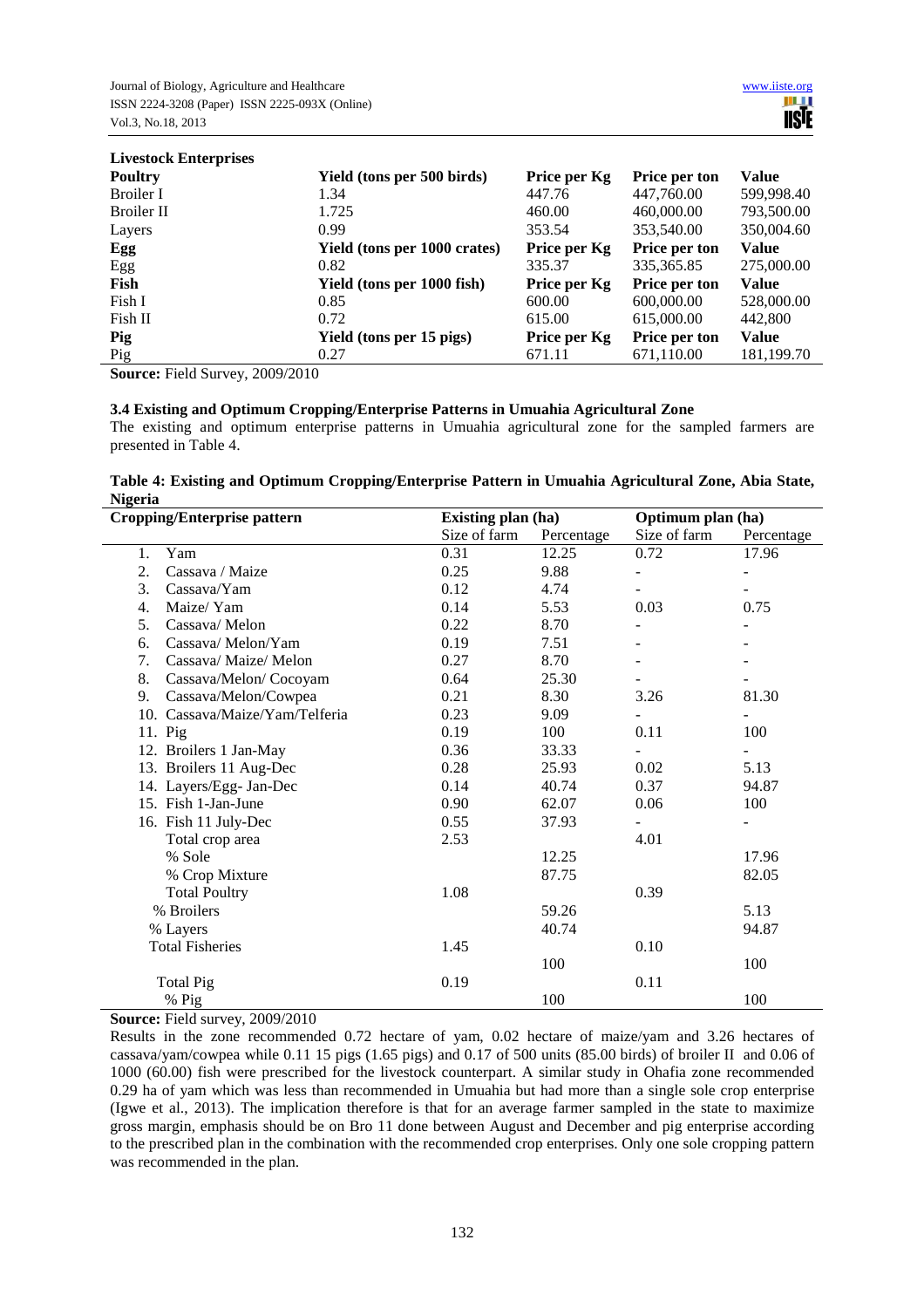### **3.5 Gross Margin among various Plans**

The gross margins for the existing and optimum plans for selected farmers in Umuahia agricultural zone is presented in Table 5.

|  | Table 5: Gross Margin (in Naira) for Existing and Optimum Plans for the Selected Farmers in the Zone |            |
|--|------------------------------------------------------------------------------------------------------|------------|
|  | <b>Existing Plan</b> Optimum Plan Increase/Decrease Over Existing Plan                               | Percentage |

|                                         |                 |                 | 0<br>'n  |  |
|-----------------------------------------|-----------------|-----------------|----------|--|
| ົ<br>$\sim$                             | $\Omega$<br>1QC | . .<br>$\cdots$ | $-84.12$ |  |
| 2000/2010<br>Courses Lield Current Dete |                 |                 |          |  |

### **Source:** Field Survey Data, 2009/2010

Result indicates that optimum plans resulted in an increase in gross margin over the existing plan across the zones by 84.12% in Umuahia. The findings were high relative to values obtained among crop farmers in Niger State on raising their income level (Tanko and Baba, 2010). The introduction of livestock enterprises among the crop enterprises could explain for the relatively high optimum values relative to studies where only crop enterprises were evaluated.

### **3.6 Shadow Prices of Excluded Activities among Selected Farmers in the Zone**

The higher the shadow price of an excluded activity, the lower is its chance of being included in the final plan. The shadow prices of excluded activities obtained as by-products of the linear programme solution for the sampled farmers are presented in Table 6.

| S/N | <b>Excluded Activity</b>   | <b>Shadow Price (N)</b> |
|-----|----------------------------|-------------------------|
| 1.  | Cassava/Maize              | 48,265.16               |
| 2.  | Cassava/Yam                | 63,563.61               |
| 3.  | Cassava/Melon              | 119,990.70              |
| 4.  | Cassava/Maize/Yam          | 81,769.83               |
| 5.  | Cassava/Maize/Melon        | 20,184.30               |
| 6.  | Cassava/melon/Cocoyam      | 31,585.41               |
| 7.  | Cassava/Maize/Yam/Telferia | 45,841.83               |
| 8.  | Broiler I – Jan-May        | 42,446.14               |
| 9.  | Fish II -July-December     | 1,763.20                |

**Source:** Computed from Field Survey Data, 2009/2010

Among the crop enterprises in Umuahia agricultural zone, cassava/maize/melon had the least shadow price of N20,184.30 while cassava/melon has the highest shadow price of N119,990.70.This lends credence to previous findings of other researchers where shadow prices of sole crops were reported to have higher than those of crop mixtures (Nwosu, 1981 and Alam et al.1995). Therefore, it should follow that the less the crop mixtures the higher the shadow prices. For Ohafia agricultural zone, the selected mixed crop enterprise was found to be in a better competitive position as compared to sole cropping and livestock enterprises.

Shadow price of sole crop was relatively higher than those of crop mixtures. This lends credence to previous findings (Adejobi *et al*, 2003; Tanko, 2004). The excluded mixed crop enterprise was found to be relatively in a better competitive position as compared to sole cropping and livestock enterprises except for cassava/maize/yam. However, fish I, done usually between January and June had the least propensity to depress income among farmers.

# **3.7 Shadow Prices of Available Resources in the Optimized Plans**

The status therefore of the available resources in the optimized plans for Umuahia, agricultural zone is presented in Table 7.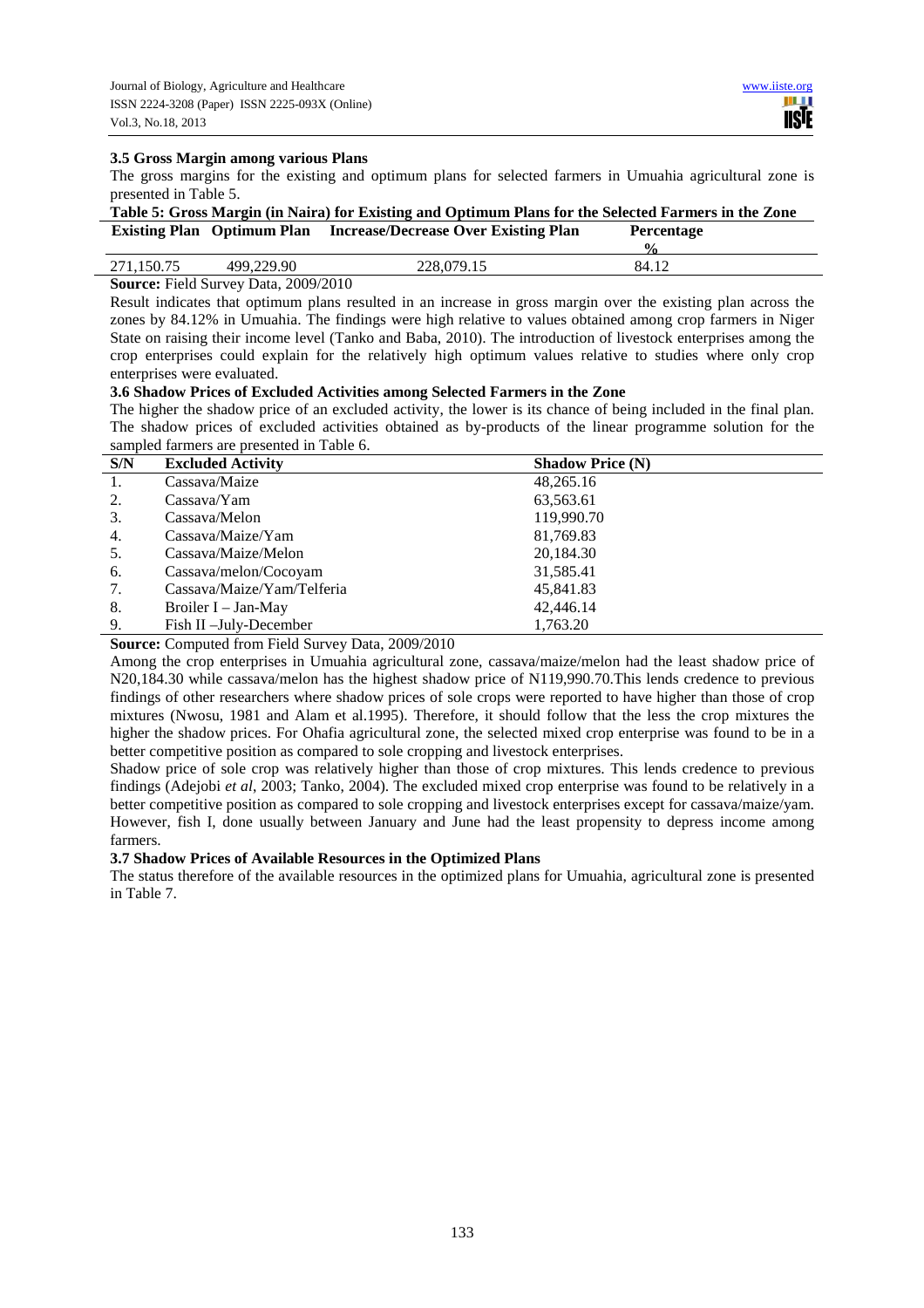| Constraint                              | <b>Resource</b> | <b>Shadow Price</b> |
|-----------------------------------------|-----------------|---------------------|
| Land I                                  | Tight           | 42, 080.83          |
| Land II                                 | Loose           | 0.00                |
| Land III                                | Loose           | 0.00                |
| Land IV                                 | Loose           | 0.00                |
| Land V                                  | Loose           | 0.00                |
| Feed                                    | Loose           | 0.00                |
| Preparation and<br>Human Labour I (Land | Tight           | 600.00              |
| Planting)                               | Loose           | 0.00                |
| Human Labour I $(1st Weeding)$          |                 |                     |
| Human Labour I $(2^{nd}$ Weeding)       | Tight           | 350.00              |
| Human Labour I (Harvesting)             | Tight           | 300.00              |
| Human Labour II (Feeding)               | Tight           | 8.49                |
| Human Labour II (Cleaning)              | Loose           | 0.00                |
| Human Labour II (Sorting)               | Loose           | 0.00                |
| Human Labour II (Harvesting)            | Loose           | 0.00                |

# **Table 7: Shadow Prices (in Naira) of Resource Constraints in Umuahia Zone**

**Source:** Computed from Field Survey Data, 2009/2010

Any resource that is abundant, that is not used up by the programme, is not a limiting resource and has a zero shadow price as it does not constraint the attainment of a programme's objective and vice versa (Olayemi and Onyenweaku, 1999; Igwe and Onyenweaku, 2013).

## **3.8 Minimum Staple Food/Livestock Requirements**

The staple foods for farmers in the area were tubers and cereals for the crops and to meet their protein needs, certain amounts of their livestock were consumed. Results of the minimum staple and protein requirements by households (in tons) in existing and optimum plans are presented in table 8. Indication in the table is that a typical farm household required about 3.07 tons for farmers in Umuahia Agricultural zone while 0.06 tons of animal protein is required for the livestock. The optimum plans for these minimum requirements were satisfied adequately.

| таже от выписан марк ана типиа ттокин кедан спеца от тюажноко (нг соют не стетано |                      |                     |                                    |  |  |
|-----------------------------------------------------------------------------------|----------------------|---------------------|------------------------------------|--|--|
| <b>Staple/Animal Protein</b>                                                      | <b>Existing Plan</b> | <b>Optimum Plan</b> | <b>Increase over Existing Plan</b> |  |  |
| Yam                                                                               | 0.98                 | 4.85                | 3.87                               |  |  |
| Cassava                                                                           | 1.29                 | 11.26               | 9.97                               |  |  |
| Maize                                                                             | 0.06                 | 1.16                | 1.10                               |  |  |
| Pig                                                                               | 0.03                 | 0.27                | 0.24                               |  |  |
| <b>Broiler</b>                                                                    | 0.03                 | 1.26                | 1.23                               |  |  |
| Layers                                                                            | 0.018                | 0.36                | 0.34                               |  |  |
| Fish                                                                              | 0.05                 | 0.88                | 0.83                               |  |  |

|  | Table 8: Minimum Staple and Animal Protein Requirements by Households (in tons) in the Plans |
|--|----------------------------------------------------------------------------------------------|
|--|----------------------------------------------------------------------------------------------|

**Source:** Field Survey Data, 2009/2010

### **4.0 Sensitivity Analysis**

The sensitivity analysis of the plans to changes in some production variables was observed. Usually as has been established by many researchers in the past, land and labour are variables of utmost interest in such analysis (Osuji, 1978; Tanko, 2004). However, given that feed was incorporated in the model for the livestock enterprises, the effect of increasing quantity of feed available by 50 percent was also observed. In the first scenario, land resource was increased by 50 percent, to see its effect on the optimum plan. In the second scenario, labour was increased by 25 percent across each period for crops and decreased by same for livestock in each zone to see their effect on the optimum plan; in the third scenario, wage was decreased by 50 percent for both crops and livestock and finally, the effect of 50% increase in the quantity of available feed on the programme was observed.

# **Effect of Increasing Area under Cultivation**

In Umuahia agricultural zone for the farmers, the value of the objective function increased from N499,229.90 to N566,518.20 being an increase by N67,288.30, representing 13.48% over that the previous plan. It was also observed that the increase affected cassava/melon/cowpea which increased by 2 hectares, from 3.26 hectares to 5.26 hectares while other activities remained unchanged. This was contrary to what was obtained in Ohafia agricultural zone within the same planting season period, at which time, there was no increment in the optimized plan when area of land was increased by the same proportion (Igwe *et al.* 2013).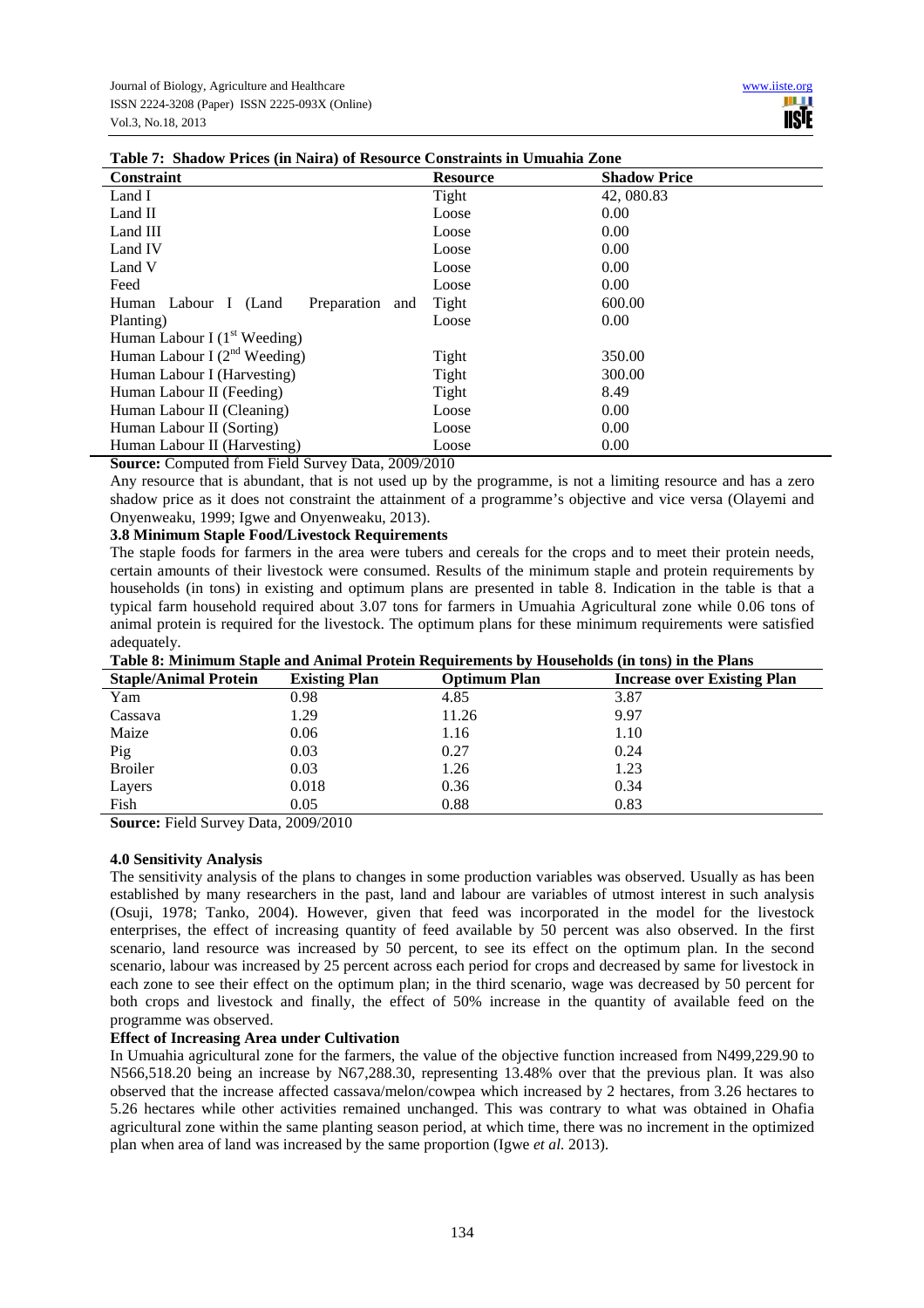# **Table 9: Comparing the Optimum Gross Margins when Land was increased by 50 percent**

| <b>Previous Optimum (N)</b> | <b>Present Optimum (N)</b>      | Increase $(N)$ | % Change |
|-----------------------------|---------------------------------|----------------|----------|
| 499,229.90                  | 566.518.20                      | 67.288.30      | 13.48    |
| $\alpha$ $\alpha$           | $\Gamma$ 110 $\Gamma$ 000000010 |                |          |

**Source:** Computed from Field Survey Data, 2009/2010

# **Effect of Varying Labour Use on the Optimum Gross Margin**

Labour use was increased by 25 percent of what was available across the zones for crops and decreased by the same for livestock to see their respective effect on the optimum gross margin and this is presented in table 10. Increasing labour by 25% of that available in the zone increased the value of the objective function by 3.04% which represent only about N15,159.90 increment to the initial optimum value of the objective function. The effect of varying labour use on the optimum gross margin is presented in table 10. This was slightly higher than was obtained in Aba agricultural zone, where an increase of 1.86% of the previous optimum gross margin was obtained (Igwe and Onyenweaku, 2013). It was at variance with how sensitive increase of labour had on optimum gross margin of similar farmers in Ohafia agricultural zone (Igwe *et al*., 2013).

## **Table 10: Comparing the Optimum Gross Margins when Labour was increased by 25 percent**

| <b>Previous Optimum (N)</b> | <b>Present Optimum (N)</b>                                | Increase $(N)$ | % Change |  |
|-----------------------------|-----------------------------------------------------------|----------------|----------|--|
| 499,299.90                  | 514.389.80                                                | 5.159.90       | 3.04     |  |
|                             | <b>Course:</b> Computed from Eight Current Deta 2000/2010 |                |          |  |

**Source:** Computed from Field Survey Data 2009/2010

## **Effect of Varying Labour Wages on the Optimum Gross Margin**

Given that high wage rate would depress gross margin, effect of reduction of wage rate by 50 percent was also examined. This is shown in Table 11. The reduction led only to a 6.16% increase of the original value.

## **Table 11: Comparing the Optimum Gross Margins when Wage rate was reduced by 50% across Crops and Livestock**

| <b>Previous Optimum (N)</b> | <b>Present Optimum (N)</b>                                       | Increase $(N)$ | <b>Change</b> |  |
|-----------------------------|------------------------------------------------------------------|----------------|---------------|--|
| 499,299.90                  | 529,998.50                                                       | 30.768.60      | 0.IO          |  |
| $\sim$                      | $\sim$ $\sim$ $\sim$ $\sim$ $\sim$ $\sim$ $\sim$ $\sim$<br>----- |                |               |  |

**Source:** Computed from Field Survey Data 2009/2010

### **5. Conclusion**

The study concludes that among smallholder farmers the allocation of resources was not optimal in the existing plan and that crop mixtures were dominant in the study area. Given that land was vividly shown to be the major limiting factor in Umuahia zone more arable land should be employed in crop production but not without consideration to improving on the environment where the farming activities are done. This calls for a quick restructuring of the Land use Decree so that land do not continue to lie fallow for decades when it could have been given to practicing farmers as a way of empowering them to do more and contribute to increasing agricultural productivity in Nigeria.

The inclusion of livestock enterprises among selected arable crops gives a fair representation of what obtains in the zone because the generality of the farmers do not necessarily hands off from either category of enterprises completely. The combination of crop and livestock enterprises contributes in improving the gross returns to the farmers in the zone. Effective farm advisory in the efficient allocation of farm resources and appropriate enterprise patterns should be encouraged by the setting up of independent or private driven extension service organizations to compliment government's effort in extension service through the ADPs. The zone has capacity for possible use of linear programming by farmers or atleast contact farmers in the area in the near future.

### **Acknowledgement**

The PhD work of the first author provided a window for the work and all who contributed to shape that research and or the analysis of the data particularly Drs Jude Nwaru and Tanko Likita are highly acknowledged. Mr Paul Anorue, Mr Gideon Nnamerenwa, Mr Bismark Ibeagwa and Mrs Clara Igwe who assisted in the collation of the socio-economic characteristics were helpful in the completion of the research.

### **References**

Alam, M. S., S. M. Elias, and M. M. Rahman (1995) Optimum Land Use Pattern and Resource Allocation in a Growing Economy: A Closed Model Approach, Bangladesh J. Agric. Economics XVIII, 2: 15-37

Alam, M. S. (1994) Optimum Cropping Pattern of the Small Farmers Under Risk: A Microlevel Study in Bangladesh.

*Ph.D Thesis,* Department of Agricultural Economics, Bangladesh Agricultural University Myemerisingh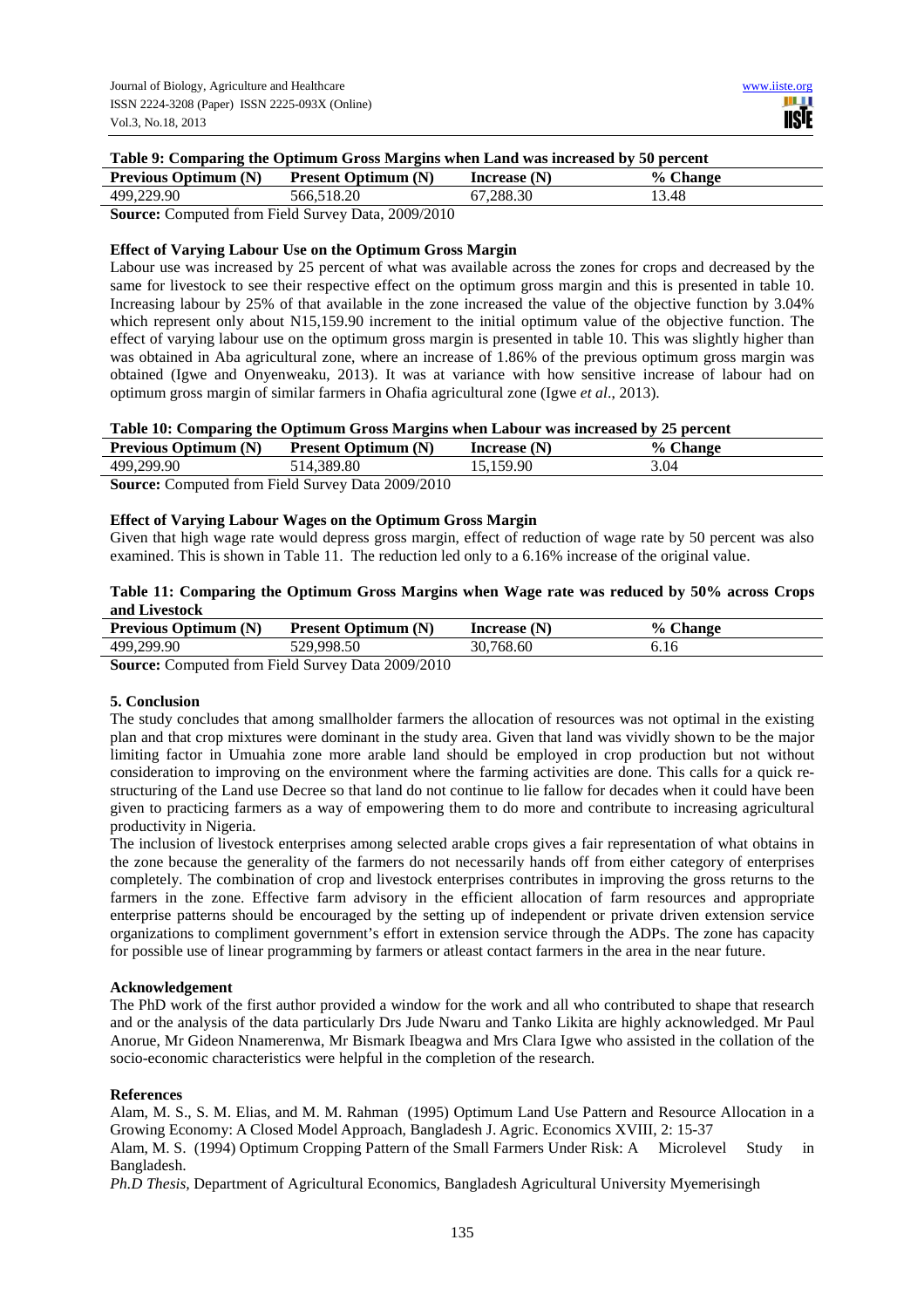Balogun, O. (2008) ''Nigeria Atlas of Electoral Constituencies'', Independent National Electoral Commission (INEC) Abuja

Corporate Nigeria, C N (2008) The Business, Trade and Investment Guide. Corporate Guides International Limited. www.corporate-Nigeria.net

Federal Office of Statistics (FOS) (1999) Poverty and Agricultural Sector in Nigeria. FOS Abuja

Federal Republic of Nigeria Official Gazette FRN (2009). ''Legal Notice on Publication of 2006 Census Final Result''. Number 2, Vol. 96, 2nd February

Hassan, I, B. Ahmad, M. Akhter, and M. Aslam (2005) Use of Linear Programming Model to Determine the Optimum Cropping Pattern: A case Study of Punjab. Electronic. J. Environ. Agric. and Food Chem. (EJEAFChe) Vol. 4(1): 841-850

Heady, E. O. (1952) Economics of Agricultural Production and Resource Use. Eaglewood Cliffs, NJ: Prentice-Hall

Iloka, A. W. and F. O. Anuebunwa (1995) ''Problems in the Conduct of Monthly Technology Review Meeting in South-East Zone of Nigeria'' Research Mimeograph. No. 3. NRCRI, Umudike, Nigeria

Igwe, K. C. (2012) Optimum Combination of Arable Crops and Selected Enterprises in Abia State, Nigeria: A Linear Programming Approach. PhD Dissertation Submitted to the Postgraduate School, Michael Okpara University of Agriculture, Umudike, 112p

Igwe, K. C., C. E. Onyenweaku and J. C. Nwaru (2011) Application of Linear Programming to Semi-commercial Arable and Fishery Enterprises in Abia State, Nigeria. Management Journals. International Journal of Economics and Management Sciences (IJEMS) 1 (1): 75-81. www.managementjournals.org

Igwe, K. C. and C. E. Onyenweaku (2013) A Linear Programming Approach to Food Crops and Livestock Enterprises Planning in Aba Agricultural Zone of Abia State, Nigeria. American Journal of Experimental Agriculture 3(2): 412-431 Sciencedomain International www.sciecedomain.org

Igwe, K.C., C. E. Onyenweaku, L. Tanko (2013) A Linear Programming Approach to Combination of Crop, Monogastric Farm Animal and Fish Enterprises in Ohafia Agricultural Zone, Abia State, Nigeria. Global Journal of Science Frontier Research Agriculture and Veterinary Sciences Vol. 13(2): 23-32

Kumar, D. S. and C. Ramasamy (2003) Modelling Household Economy of Agro forestry based Resource Poor Farmers: A case of Silvipastoral Systems. Indian J. Agric. Econs. Vol 58(4) Oct. – Dec.: 599-694

Mehta, P. (1992). Optimizing Techniques in Agriculture*.* Satosh Kumar Jain for CBS Publishers and Distributor Delhi, India 163p

National Population Commission Report (1991): 1991 Population Census of Federal Republic of Nigeria, *Report Phase* 11: 29-30

National Population Commission, NPC (2006) ''National Census''. National Population Commission's Report, October, Abuja, Nigeria

Olayemi, J. K. (1980) Food Crop Production by Small Farmers in Nigeria. In: Nigeria Small Farmers: Problems and Prospects in Integrated Rural Development, Olayide, S. O., Eweka, J. A., Bello-Osagie, V. E. (eds) Centre for Agriculture and Rural Development, University of Ibadan, Nigeria

Olayemi, J. K. and C. E. Onyenweaku (1999) Quantitative Methods for Business Decisions. Bosude Printers Limited, Ibadan, Nigeria. 346p

Onyenweaku, C. E. (1980) A Linear Programming Analysis of Inter-regional Competition in Nigerian Agriculture, PhD Thesis, Department of Agricultural Economics, University of Ibadan, Ibadan

Oriaku, S. E. O. (2008) Effectiveness of Contact Farmers in the Diffusion of Agricultural Innovations in Umuahia Agricultural Zone of Abia State. MSc Thesis, Department of Agricultural Economics and Extension, Abia State University Uturu

Osuji, L. O. (1978) Resource Productivity in Traditional Agriculture: A Study of Some Selected Villages in Imo State of Nigeria, PhD. Thesis*,* Department of Agricultural Economics, University of Ibadan, Nigeria.266p

Sama, J. N. (1997) Raising Income Level of Farmer on Swazi Nation Land: A Farm Planning and Extension Approach. Uniswa J. Agriculture, *6(1)*: 5-14

Schipper, R. A., D. M. Jansen, and J. J. Stoorvogel (1995) Sub-regional Linear Programming Models in Land Use Analysis. A Case Study of Neguev Settlement, Costa Rica, Netherlands. J. Agric. Science 43: 83-109

Tanko, L. (2004) Optimum Combination of farm Enterprises in Kebbi State, Nigeria: A Linear Programming Approach. PhD Dissertation*,* Michael Okpara University of Agriculture, Umudike, Nigeria 152p

Tanko, L. and C. A. Opara (2006). ''Profitability and Resource Productivity of Sole and Intercropping in Ikwuano Local Government area of Abia State, Nigeria''. Proceedings of the 40<sup>th</sup> Annual Conference of the Agricultural Society of Nigeria held at Umudike, October  $16^{th} - 20^{th}$ , 2006: 167-170

Tanko, L. and K. M. Baba (2010) ''Raising Income level of Farmers in Niger State, Nigeria: A Linear Programming Approach'' Research Finding of University Board of Research (UBR) Funded Study, Federal University of Technology, Minna, 55p